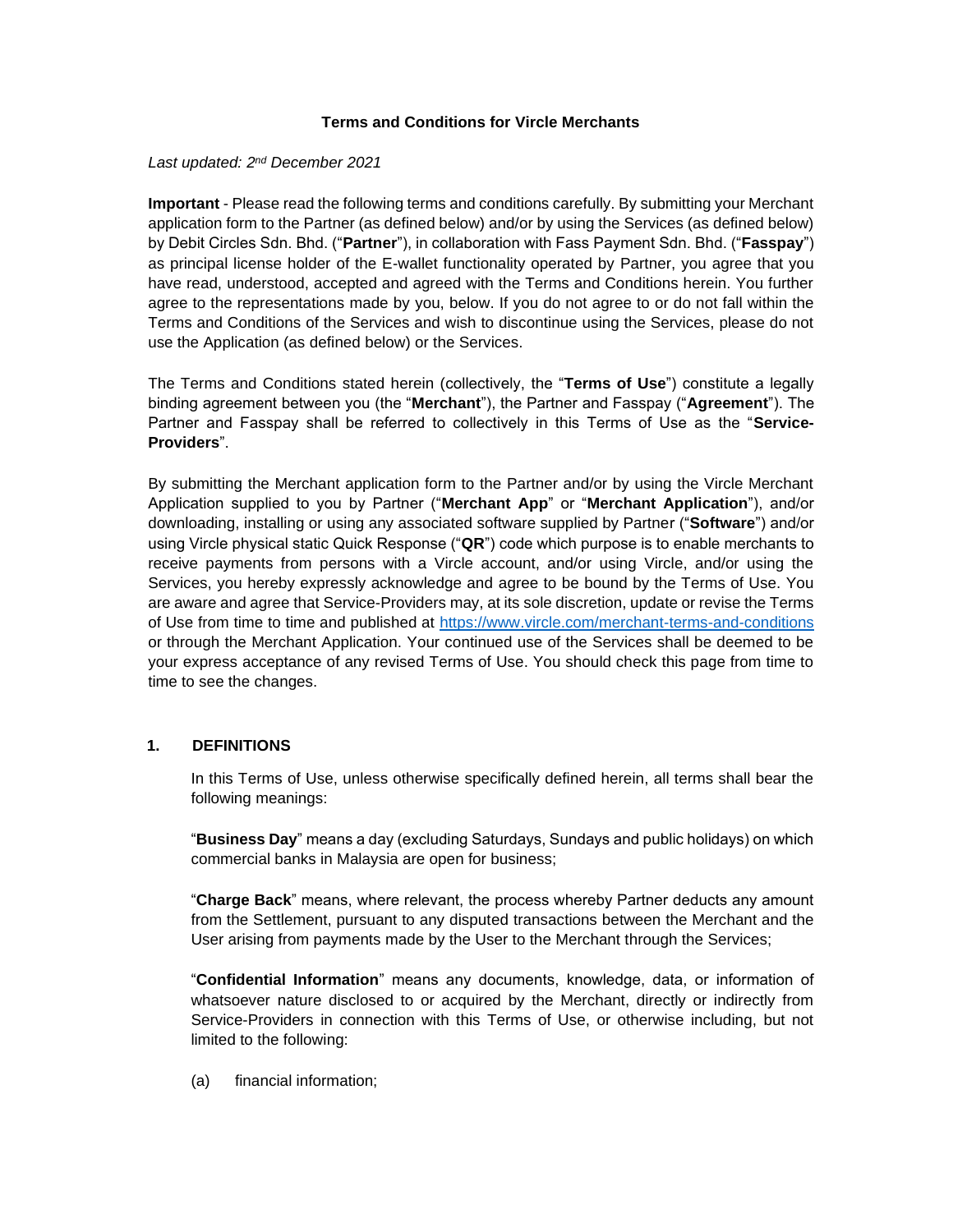- (b) technical information, including but not limited to research, development, procedures, data, designs, and technical know-how;
- (c) business information, including but not limited to operations, planning, marketing interests, and services disclosed by Service-Providers to the government or any regulatory body;
- (d) personal information or personal data of any Users; and
- (e) all confidential or proprietary concepts, documentation, reports, lists, files, data, specifications, software, source code, object code, flow charts, databases, data files, inventions, information, know-how and trade secrets, whether or not patentable or copyrightable;

"**Vircle**" means the electronic wallet platform and a Designated Payment Instrument issued through Fasspay (in collaboration with the Partner) under the Financial Services Act 2013 and regulated by Bank Negara Malaysia ("**BNM**") which allows the Users of Vircle to make in-application digital payments to merchants lawfully accepting payments through the Vircle application and/Or Service;

"**Intellectual Property Rights**" means all intellectual and industrial property rights of whatever nature, anywhere in the world and all rights pertaining thereto, whether recorded or registered in any manner, or otherwise, including patents, trademarks, registered designs (including applications for any of the same), copyright, design rights, database and software rights, trade secrets, know-how, business process, trade names, brand names, domain names and all other legal rights anywhere in the world protecting such intangible property;

"**RM**" means Ringgit Malaysia, the legal currency of Malaysia;

"**Services**" means the Merchant Application, the Software and Vircle including the physical static QR code, Contactless Payment card and in-app payment capability;

"**Settlement**" means the funds transfer (of the transacted amount between the Merchant and the Users) by Service-Providers to the Merchant; and

"**User(s)**" means any person with a valid Vircle account and/or lawfully using the Vircle to make payments for products and/or service provided by the Merchant.

#### 1.2 **INTERPRETATION**

- (a) References to any enactment (including without limitation any statute or statutory provision of Malaysia or elsewhere and any subordinate legislation made under any such statute or statutory provision) shall be construed as references to:
	- (i) any enactment which that enactment has directly or indirectly replaced (whether with or without notification), and
	- (ii) that enactment as re-enacted, replaced or modified from time to time, whether before, on or after the date hereof.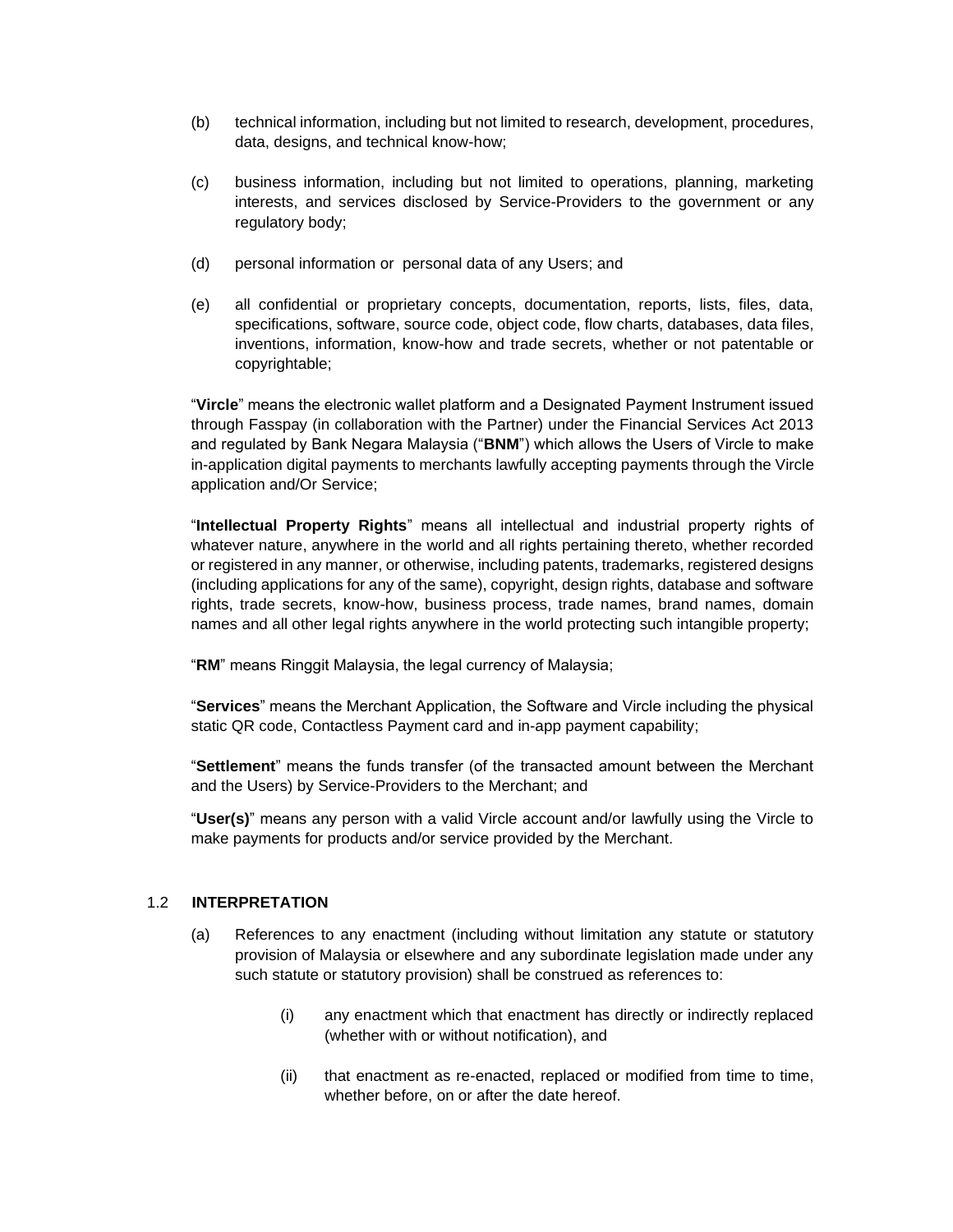- (b) The headings in this Terms of Use are for convenience only.
- (c) References to any document (including this Terms of Use) are references to such document as varied, novated, ratified or replaced from time to time.
- (d) Words importing the singular include the plural (and vice versa) and words indicating a gender include every other gender.
- (e) Except where otherwise expressly provided, where under this Terms of Use the day on which any act, matter or thing is to be done is a day other than a Business Day, such act matter or thing shall be done on the immediately succeeding Business Day.

# **2. SCOPE AND TERM OF SERVICES**

- 2.1 Scope of Services
	- (a) Service-Providers will provide and facilitate the Services.
	- (b) Service-Providers will be responsible for the collection and/or handling of any payments made by the Users to the Merchant using the Vircle Application.
	- (c) Service-Providers will provide the Merchant with all the necessary hardware and/or software to be used for accepting in-app digital payments through the Services.
- 2.2 Partner will provide the Merchant with the Vircle Business App. A login name and password will be generated for the Vircle Business App to enable the Merchant to accept in-app digital payments for the products and/or services sold and/or provided by the Merchant to the Users through Vircle.
- 2.3 The Merchant accepts and agrees that Fasspay acts as an intermediary between the Merchant, the Users and the Partner. The Merchant accepts and agrees that any payment made by the Users to the Merchant using Vircle shall be inclusive of all taxes and miscellaneous charges (if applicable). The Merchant accepts and agrees that all payments and/or transactions through the Vircle shall be conducted in Ringgit Malaysia only. The service-providers is not obligated to provide or store in its app or platform tax information pertaining to any sale.
- 2.4 Service-Providers may in its sole and absolute discretion, with or without notice to the Merchant, undertake scheduled update, maintenance and/or emergency maintenance on the Services from time to time and at any time. Service-Providers, will endeavour to notify the Merchant of the same within reasonable time. The Merchant agrees and accepts that Service-Providers shall not be liable for any losses incurred by the Merchant as a result of such schedule update, maintenance and/or emergency maintenance in this Clause 2.4.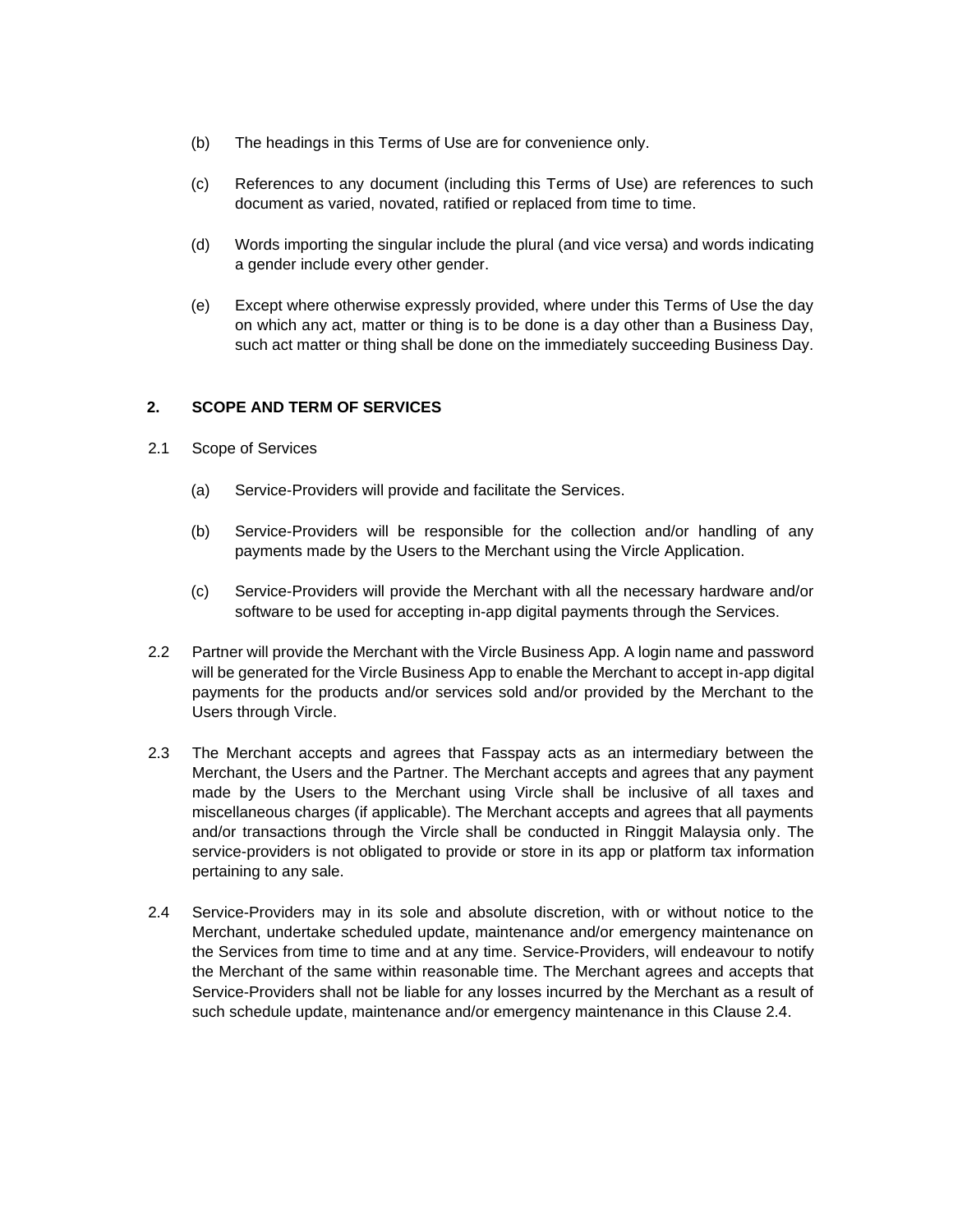2.5 No Warranties of Merchantability and Fitness of Use

Service-Providers disclaims all warranties, express or implied, written or oral, including but not limited to warranties:-

- (a) regarding the merchantability of the Services merchantability and/or the fitness for a particular purpose of the Services; and
- (b) that Services will be available at all times and that the provision of Services by Service-Providers to the Merchant would be uninterrupted and virus and/or malware and/or error free.

#### **3. RESPONSIBILITIES**

3.1 Merchant's Responsibilities

The Merchant agrees and accepts that:

- (a) For any sales, marketing and promotional activities the Merchant shall not misrepresent its goods and services, nor will it infringe any laws, regulations or other person rights and entitlements;
- (b) the Merchant shall be solely responsible for all claims, disputes and any issues, which may arise in relation to all its goods and services, which are being sold, marketed and/or distributed through the Services. In the event of a dispute between a User and the Merchant, the Partner will attempt to help resolve the issue in question and arbitrate between the User and Merchant. The Merchant shall accept the Partner's decision with regards to the disposition of the dispute as final and binding. Any money determined by the Service-Providers, to be due and payable by the Merchant to the User, shall be paid by the Merchant to the Service-Providers within fifteen (15) days of a written notice by Service-Providers. If applicable, Service-Providers will handle the settlement and refund the money in dispute, back to the User after such money has been received by the Service-Providers from the Merchant. In the event where the Merchant fails to abide by the Service-Provider's decision with regards to the resolution of the dispute and to refund the money within the period specified above, Service-Providers shall at its sole discretion deduct any such amount from any monies owed by Fasspay to the Merchant from the sale of the Merchant's goods and/or services through the Services. Notwithstanding the above, Service-Providers may pursue any legal means at Service-Providers disposal to recover the money owed by the Merchant, including without limitation, any legal fees and penalties.
- (c) the Merchant shall complete the Merchant application form and/or all other processes required in the Merchant App, to enable Service-Providers to process payments through the Services, before accepting any payment for the Merchant's goods and/or services, through the Services;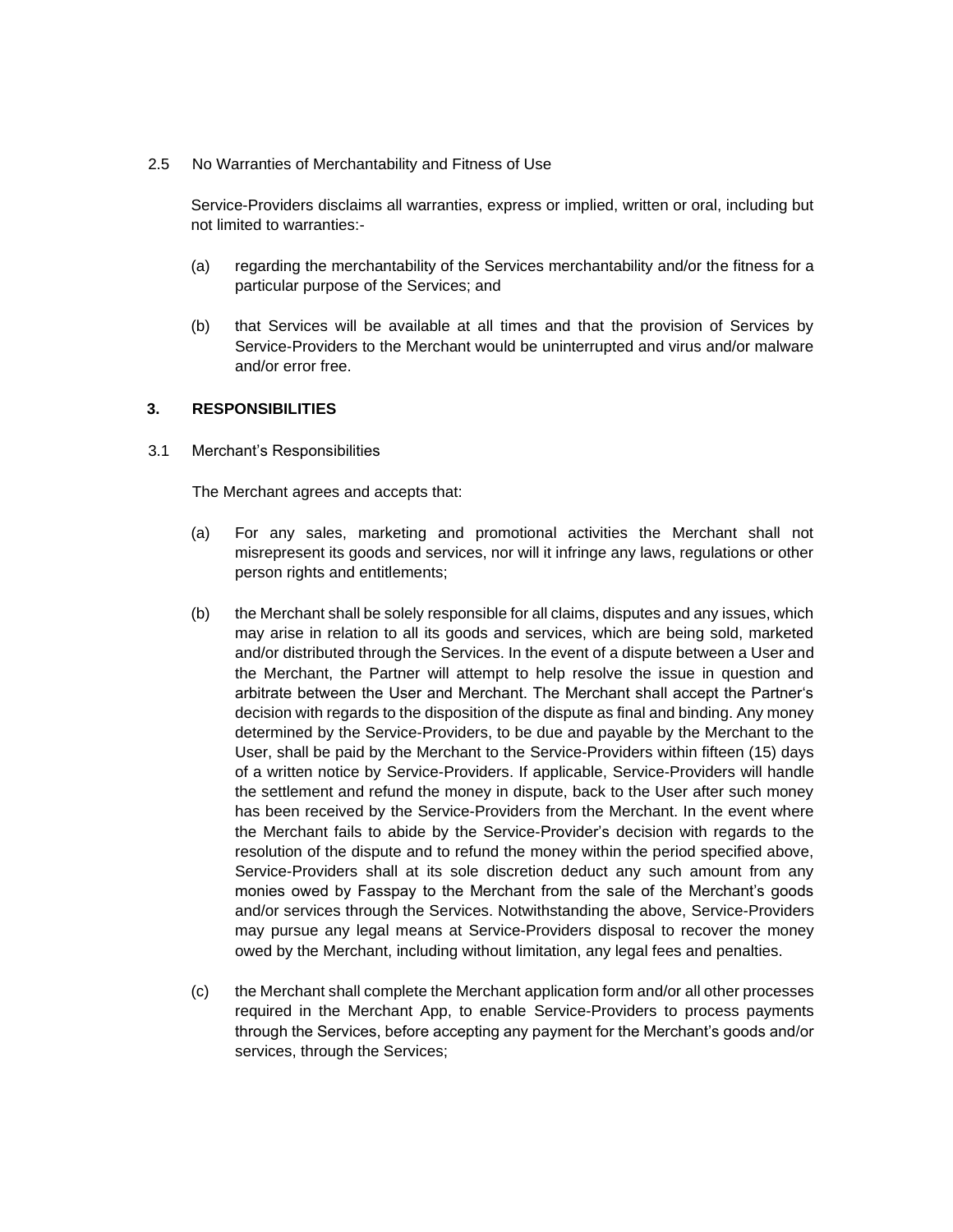- (d) the Merchant will comply with all applicable laws and regulations. The Merchant will ensure that all necessary tax or regulatory filings regarding the Merchant are completed as required.
- 3.2 Service-Provider's Responsibilities

Service-Providers shall have the following responsibilities in relation to the Services:

- (a) Service-Providers shall be responsible to maintain the Services and ensure that Service-Providers will be able to render the Services;
- (b) Service-Providers shall advise the Merchant of the various requirements that are required of the Merchant to manage and/or use the Merchant App and/or the Services in connection with the Users. The Merchant undertakes to comply with the foregoing requirements;
- (c) Service-Providers shall provide the Merchant with such reasonable technical and necessary assistance in connection with the Services. The Merchant undertakes to comply with any directions and/or guidelines by Service-Providers in connection with and/or regarding the Services;
- (d) Service-Providers may from time to time, in its absolute discretion, provide upgrades to the Services and/or offer additional services. The Merchant's continued use of the Services shall be deemed to be the Merchant's acceptance of such upgrades, additional services, and the terms and conditions governing such usage, including without limitation, this Terms of Use, as revised or amended from time to time; and
- (e) Service-Providers shall give the Merchant at least 21 days prior notice through email or through the Services before any variation of this Terms of Use.
- 3.3 The Merchant may use the Services to accept payments from the Users of Vircle only where Vircle is lawfully operated and/or accepted.
- 3.4 By using and/or by your continuous use of the Services or any product and/or services provided by the Service-Providers, you are deemed to have agreed to all relevant and applicable terms and conditions including without limitation this Terms of Use, the Privacy Policy and the Personal Data Protection Policy.

# 4. **PAYMENT OF SETTLEMENT**

- 4.1 Settlement
	- (a) Service-Providers shall remit the Settlement to the Merchant on the Settlement time period ("**Settlement Date**") as set forth in the Merchant application form or otherwise agreed by Service-Providers. For the avoidance of doubt, Service-Providers shall remit the Settlement on the Settlement Date, but Service-Providers makes no guarantee regarding the actual date of receipt of such Settlement by the Merchant. Service-Providers may together with each Settlement to the Merchant provide a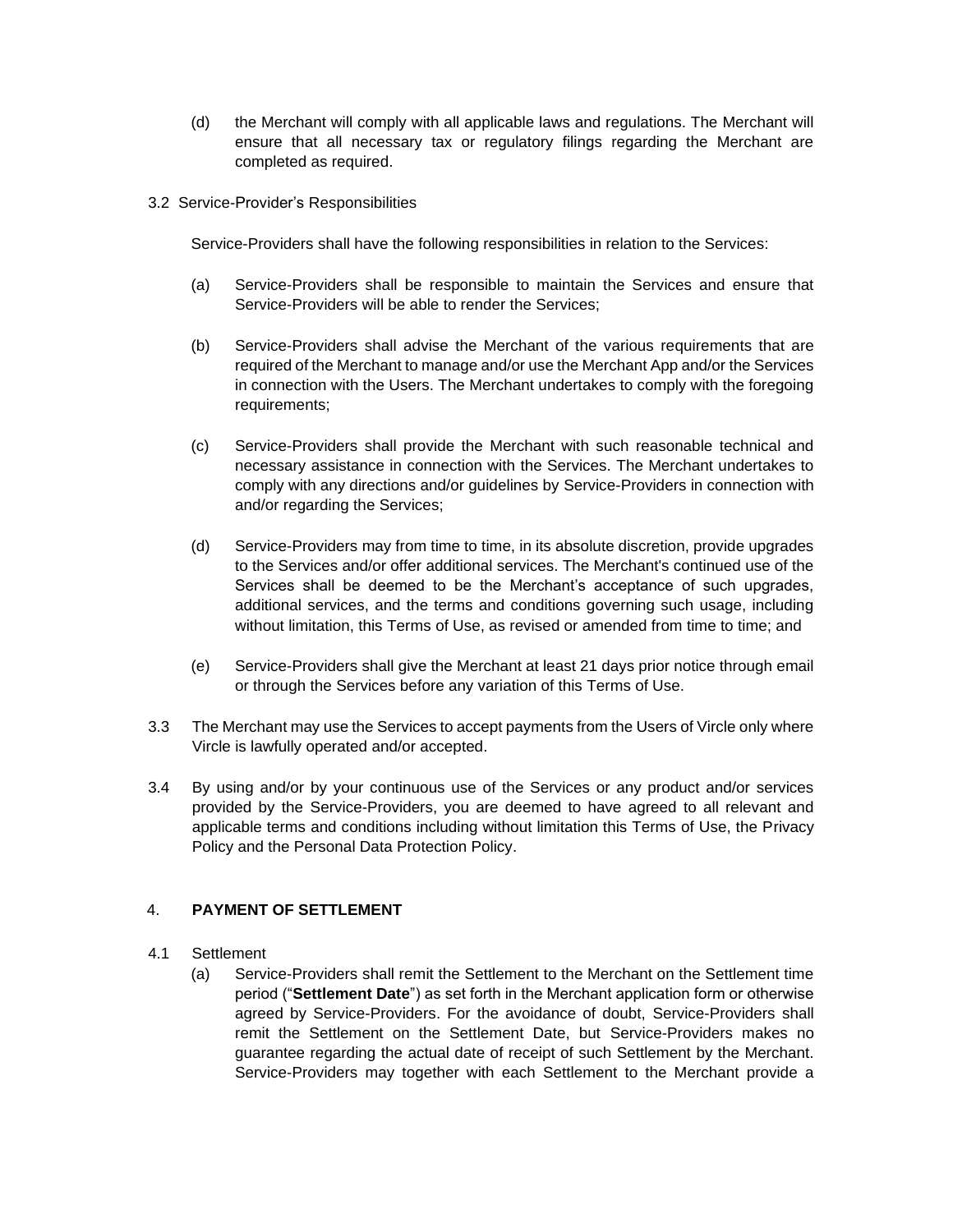report ("**Settlement Report**") containing a breakdown of Settlement for the relevant transactions.

- (b) Service-Providers will remit all Settlement to the Merchant's designated bank account in Ringgit Malaysia by wire transfer or such other method in Service-Providers absolute discretion.
- (c) Service-Providers may hold back from the Settlement, any amount of money, required to cover potential or expected Refunds and/or Charge Back (if applicable).
- (d) With respect to each Settlement made, the Merchant shall reconcile the Merchant's sales report against the Settlement Report, provided by Service-Providers. If the Merchant discovers any discrepancy in the Settlement by Service-Providers, the Merchant shall within fourteen (14) days from the Settlement Date notify Service-Providers of such discrepancy together with the relevant supporting documents evidencing the discrepancy, failing which the Merchant waives the Merchant's rights to raise any dispute and in such an event, the Merchant is deemed to have accepted the Settlement made by Service-Providers as correct and conclusive. Where the Merchant notifies Service-Providers of a discrepancy within the timeline stated herein, Service-Providers shall resolve the discrepancies in good faith as soon as practicable.
- (e) In the event of any dispute regarding the Settlement or any payment between the Merchant and Service-Providers, Service-Providers shall only remit the undisputed amount or part thereof to the Merchant prior to the resolution of such dispute.
- 4.2 Disputed Transaction
	- (a) The Merchant shall only provide the Merchant's products and/or services to the Users, upon confirmation by Service-Providers, through the Services, that the payment using Vircle for any particular transaction is successful. Service-Providers shall not be responsible for the payment of any transactions through Vircle, that have not been confirmed by Service-Providers.
	- (b) All disputed transaction shall be the sole liability of the Merchant. Service-Providers are not under any obligation or responsibility to investigate any disputed transaction. In the event the Service-Providers are notified of any invalid or disputed transaction, Service-Providers will notify the Merchant of the same by email or letter and where possible accompanied by an explanation of the reason for it. Service-Providers will classify such transaction as disputed and Charge Back to Merchant. For the avoidance of doubt, the Merchant agrees and accepts that Service-Providers may in its sole and absolute discretion deem a transaction through the Services and/or under this Terms and Conditions a disputed transaction and/or an invalid transaction.
	- (c) The Merchant undertakes to investigate any disputed transaction and take all reasonable steps to resolve any dispute with any Users within fourteen (14) days, in accordance with the procedures for handling disputed transactions, as advised by Service-Providers to the Merchant, from time to time. Service-Providers shall have the right to suspend the processing of a disputed transaction or withhold the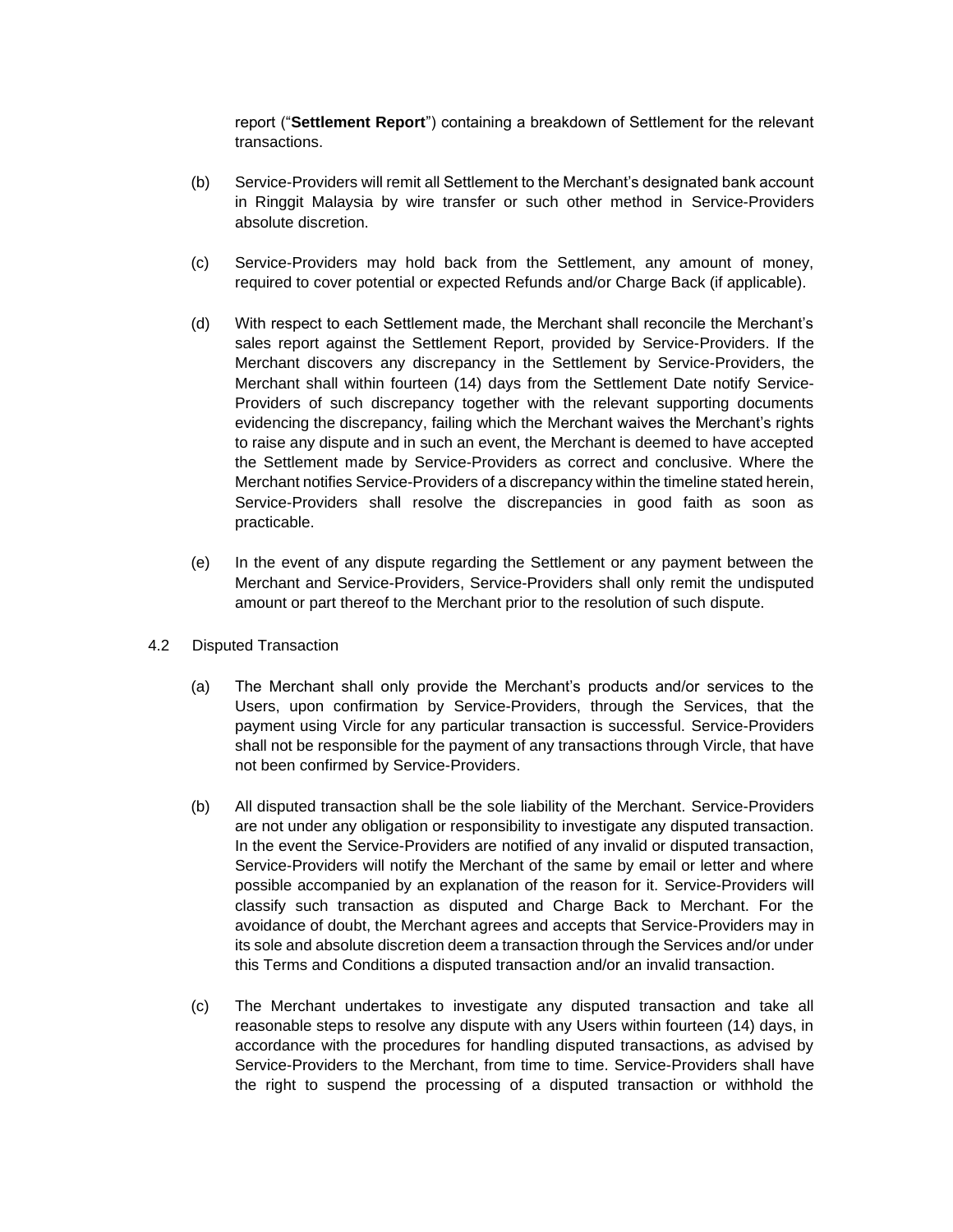Settlement to the Merchant of the amount of such disputed transaction until the satisfactory completion of any investigation.

- (d) Service-Providers may deem any transaction through the Services as invalid if:
	- (i) the transaction was declined for any reason but the same was processed by the Merchant;
	- (ii) the transaction was incomplete, unlawful and unenforceable for any reason; or
	- (iii) the transaction found to be a duplicate transaction;

The Merchant shall resolve any disputes, claims or complaints which the Merchant have received from the Users in respect of any transaction through the Services. Service-Providers shall not be held liable in any manner whatsoever in the event there is a dispute between the Merchant and the Users regarding any transaction made through the Services, including but not limited to the quality of the Merchant's product and/or services, overcharging or late delivery by the Merchant.

- 4.3 Refund
	- (a) Where the Users have made payment through the Vircle and thereafter request for a refund, in the event the Merchant agrees to such refund:-
		- (i) on the same day when the relevant transaction took place (the "**Transaction Day**"), the Merchant shall take necessary steps to void and/or cancel the transaction through the relevant feature available on the Merchant App and make sure that such cancellation is relayed to Service-Providers on the same day; and
		- (ii) after the Transaction Day, the Merchant shall manually refund the Users using cash or such other method as may be determined by Service-Providers. For the avoidance of doubt, Service-Providers is entitled to retain any relevant and/or applicable charges for the Services and any bank charges. If the Merchant manually refunds the Users using cash, the Merchant shall notify the Service-Providers in writing of such refunds within 21 days of such refunds.
	- (b) Service-Providers shall not be held responsible in any manner whatsoever, for any losses, claims, damages, costs and/or expenses incurred by the Users and/or the Merchant arising from the Refund in this Clause 4.3.
	- (c) Service-Providers shall not be held responsible for any abuse or misuse of the "void/cancel" function made available to the Merchant on the Merchant App. The Merchant shall indemnify and keep Service-Providers fully indemnified from all liability, losses, damages, cost and expenses incurred by Service-Providers arising out of or in connection with the misuse of the Merchant App.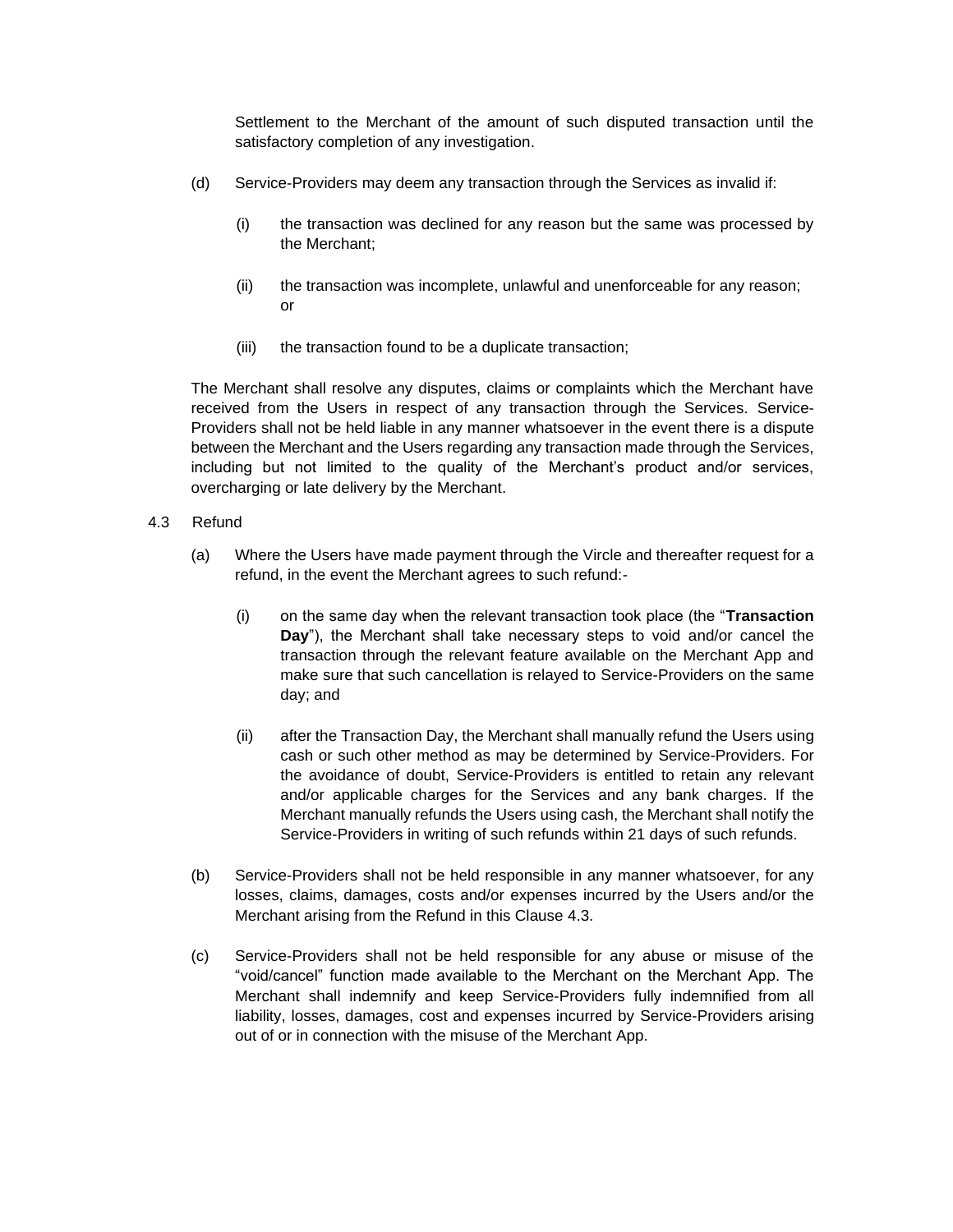# **5. UNDERTAKINGS**

- 5.1 Intellectual Property Ownership
	- (a) The Merchant agrees and accepts that:
		- (i) all intellectual property rights in the Services (where such component of the Services are designed, developed, customised, created and/or built by Service-Providers) are and will remain the exclusive property of Service-Providers; and
		- (ii) all use of any content or function in the Services (including without limitation any intellectual property rights in the Services) shall inure solely to the benefit of Service-Providers. The Merchant shall not at any time do or suffer to be done any act or thing that will in any way impair the rights of Service-Providers in and to the Services.
	- (b) Nothing in this Terms of Use grants, nor shall the Merchant acquire hereby, any right, title or interest in or to the Services or any underlying or third party intellectual property rights inherent therein, or any goodwill associated therewith, other than those rights expressly granted hereunder. This Terms of Use shall not affect Service-Providers right to enjoin or obtain relief against any acts by third parties or trademark infringement or unfair competition, or any other action that Service-Providers may take to protect Service-Providers intellectual property rights in any country.
	- (c) Service-Providers and Service-Providers' affiliates, where applicable, shall own all the rights, title and interest, including all related intellectual property rights, in and to the Services, as well as all the rights, title and interest, including all related intellectual property rights in connection with any suggestions, ideas, enhancement requests, feedback, recommendations and/or other information provided by the Merchant regarding the Services.
	- (d) This Terms of use do not constitute a sale agreement and do not convey to the Merchant any rights of ownership in or related to the Service, or any other intellectual property rights owned by Service-Providers and/or Service-Providers' affiliates.
	- (e) Service-Providers name, Service-Providers logo and the Services are trademarks of Service-Providers or it's affiliates, and no right or license is granted to use them.
	- (f) For the avoidance of doubt, the term the Services herein shall include all its respective components, processes and/or design in its entirety.
- 5.2 Confidentiality
	- (a) All Confidential Information disclosed or communicated by Service-Providers to the Merchant or obtained by the Merchant from Service-Providers in connection with this Terms of Use, including but not limited to the business and operations of Service-Providers and the provisions of this Terms of Use shall be treated as confidential information by the Merchant unless the information: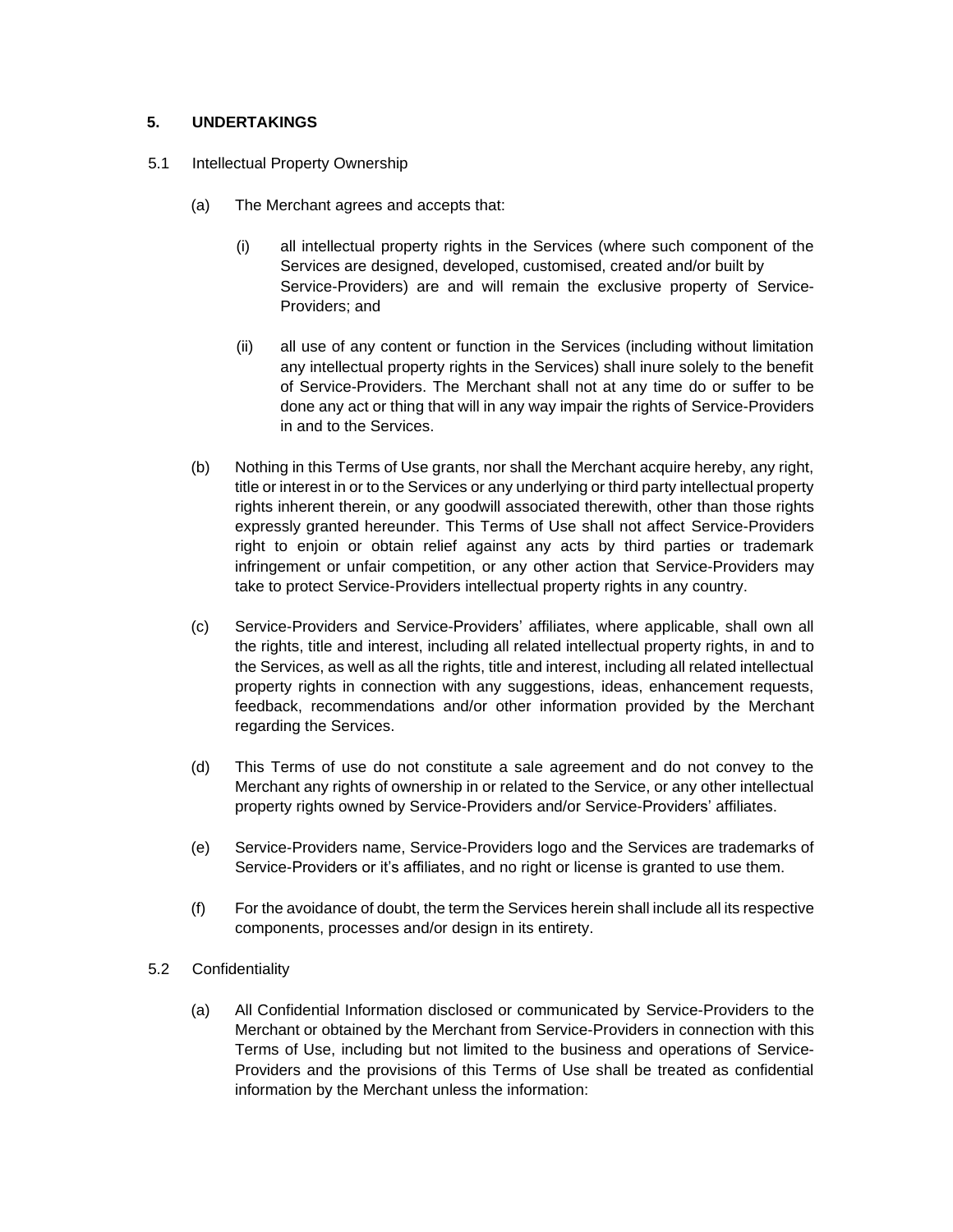- (i) is or becomes publicly available through no fault of the Merchant;
- (ii) which the Merchant can prove was in the Merchant's possession or known to the Merchant prior to its receipt from Service-Providers;
- (iii) was rightfully received by the Merchant from a third party without a duty of confidentiality being owed by the Merchant to the third party, except where the Merchant has knowledge that the third party has obtained that information either directly or indirectly as a result of a breach of any duty of confidence owed to Service-Providers; or
- (iv) was independently developed by the Merchant without the use of the Confidential Information.
- (b) The Confidential Information shall be held in strict confidence by the Merchant, using no lesser security measures and degree of care as it uses to protect the Merchant's own confidential information. In any event, the security measures and the degree of care the Merchant uses shall, as a minimum, comply with the standards imposed by the applicable laws including the Personal Data Protection Act 2010 ("**PDPA**"). The Merchant shall further ensure that the Confidential Information is secured from any unauthorized access, from internal and external parties and that all Confidential Information used, stored and/or processed shall be free from virus, malware or other malicious codes.
- (c) The Confidential Information shall only be used, copied, reproduced, distributed or disclosed by the Merchant strictly for the purposes contemplated under this Terms of Use only. The Confidential Information may, however, be disclosed:
	- (i) to the Merchant's employees or the Merchant's legal and/or financial advisers, on a strict need to know basis, to implement or perform this Terms of Use only provided its employees and advisers are subject to and maintain the confidentiality obligation under this Terms of Use and the Merchant shall indemnify Service-Providers for any damages, losses, cost and expenses suffered or incurred by Service-Providers arising out of or in connection with any breaches thereof by its employees and advisers; and/or
	- (ii) if its disclosure becomes mandatory pursuant to any laws or any acts of authority or rules of any stock exchange or is for the purposes of court proceedings.
- (d) In the event the Merchant is required to disclose any Confidential Information pursuant to any laws or any acts of authority or rules of any stock exchange, or is for the purposes of court proceedings, the Merchant:
	- (i) shall where practicable and lawful give twenty-four (24) hours' notice to Service-Providers that it is required to disclose the Confidential Information so that Service-Providers has an opportunity to protect the confidentiality of its **Confidential** Information; and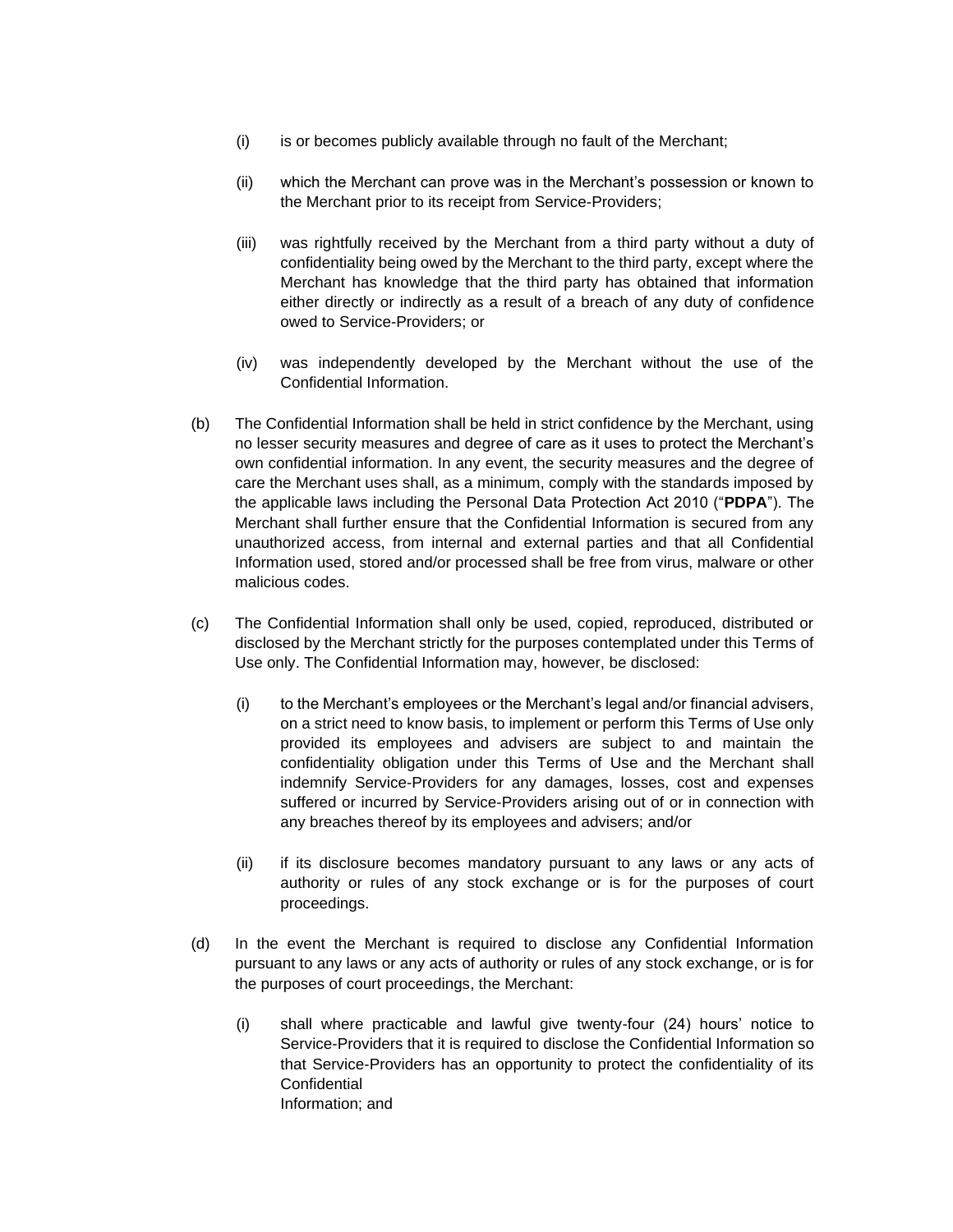- (ii) provides Service-Providers with a copy of the Confidential Information that the Merchant is to disclose.
- (e) Upon the expiry or termination of this Terms of Use, the Merchant shall promptly return to Service-Providers or, where by Service-Providers, destroy all such Confidential Information and immediately cease using all Confidential Information. Where required by Service-Providers, the Merchant shall provide to Service-Providers a written undertaking confirming that it has fully complied with the requirements of this Clause 5.2 and that the Merchant is not in possession or control of any Confidential Information.
- (f) The Merchant shall ensure that each of the Merchant's personnel complies strictly with the obligations under this Clause 5.2. Service-Providers accept and agree that Service-Providers shall be entitled to obtain injunctive relief, or any other restraining or any other appropriate order against the Merchant in the event of any threat or disclosure of Confidential Information. The obligations of the Merchant in this Clause 5.2 shall survive for a period of five (5) years after the termination or expiry of this Terms of Use.
- 5.3 Violation by the Merchant

The Merchant shall not engage and/or attempt to do any of the following:

- (a) Tamper, hack, reverse-engineer, modify or otherwise corrupt the Services or the Merchant App (including without limitation the security and functionality of the Services or the Merchant App);
- (b) Use the Services for money laundering activities;
- (c) Use the Services for any unlawful, illegal and/or immoral activities and/or purposes, including but not limited to violation of the laws of Malaysia and/or BNM policy documents, rules and/or guidelines; and
- (d) manipulate, exploit or tamper with the Services and/or Merchant App and/or Customer App (where applicable) in anyway which Service-Providers may in its absolute discretion deem improper, irregular and/or dishonest.

# **6. REPRESENTATIONS AND WARRANTIES; LIMITATIONS**

- 6.1 By using the Services, you represent and warrant that you have the full right, authority, power, approvals and capacity to use the Service and to enter, execute, perform and adhere to this Terms of Use, which constitutes valid and binding obligations of between Service-Providers.
- 6.2 The Merchant covenants, represents and warrants that:
	- (a) the Merchant shall comply with all applicable consumer, personal data protection and other laws and regulations with respect to: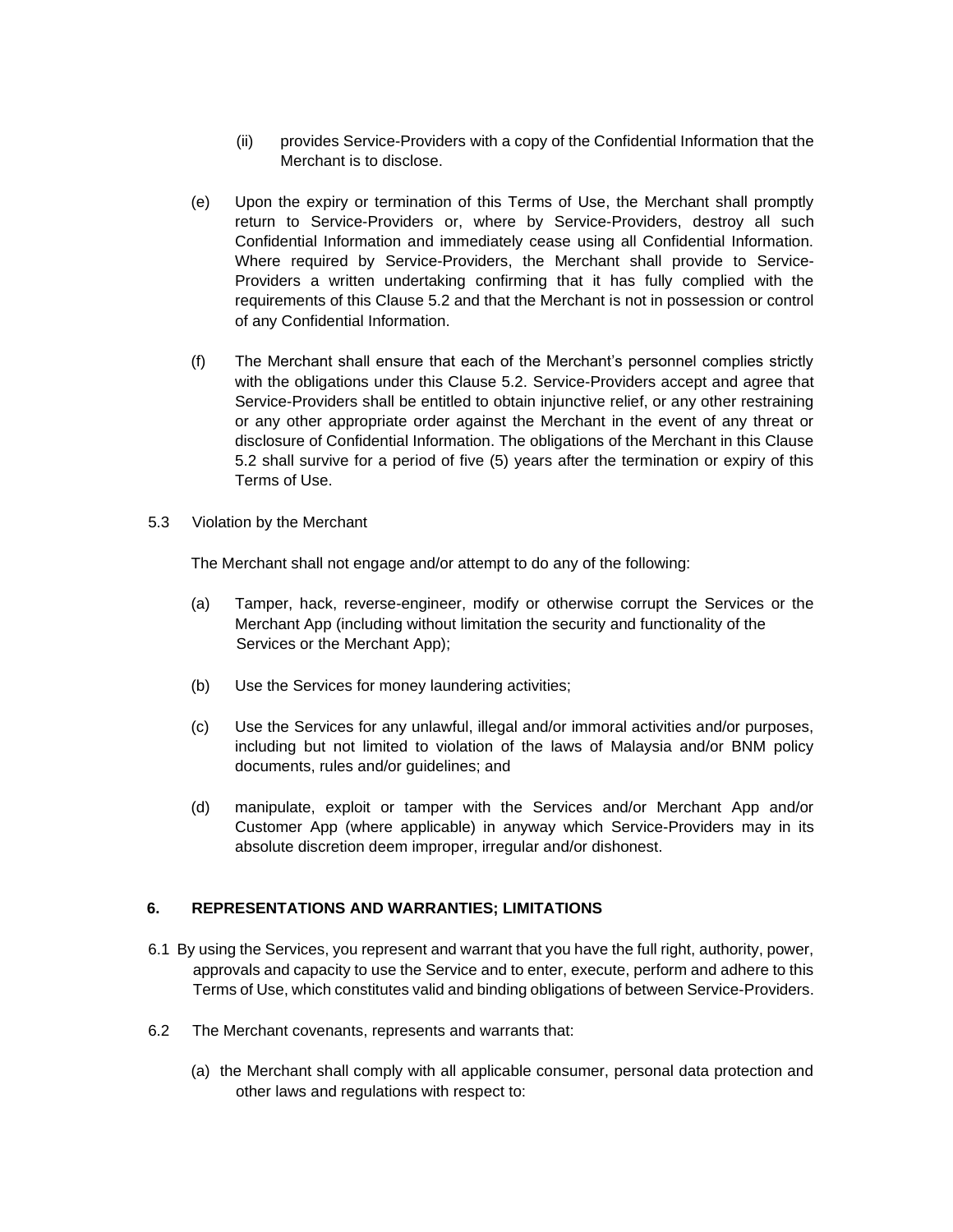- (i) the Merchant's use of the Services;
- (ii) the Merchant's dealings with the Users; and
- (iii) the Merchant's processing, use and disclosure of any Users personal data.
- (b) the Merchant shall ensure the safety and confidentiality of the login name and password of its Merchant App account and shall keep Service-Providers fully indemnified from all liability, losses, damages, costs and expenses incurred by Service-Providers arising out of or in connection with the misuse of the Merchant App. The Merchant shall immediately notify the Partner upon learning of any unauthorized use of its login name and/or password of its Merchant App account.
- (c) the Merchant shall observe and comply with the guidelines, procedures or such other updates as provided by Service-Providers from time to time during the term of this Terms of Use.
- (d) the Merchant shall promptly install any updates, fixes and patches whenever they are made available or notified of its availability by Service-Providers.
- (e) the Merchant has the full legal right and/or authority to offer and/or provide the applicable products and/or services and shall at its own cost obtain and maintain the necessary licenses and approvals from the government or any regulatory body for the provision of its products and/or services and for performance of its obligations under this Terms of Use.
- (f) the Merchant shall be solely responsible for all the issues regarding the Users in relation to the transaction, products and/or services sold by the Merchant, including but not limited to the charges imposed on the Users for the provision of the Merchant's products and/or services, order fulfilment, order returns, refunds, exchanges and adjustments, rebates, functionality and warranty, technical support, customer complaints and feedback concerning experiences with the Merchant's personnel, policies or processes and the Merchant shall bear any and all expenses and/or costs relating thereto.
- (g) the Merchant shall not conduct any unlawful or illegal transactions using the Services.
- (h) the Merchant shall immediately report to the Partner upon the discovery of any fraud, theft, loss, unauthorized usage or any other occurrence of unlawful or illegal acts in relation to the Services, Merchant App, Vircle and/or its respective use. The Merchant agrees to lodge a police report whenever instructed by the Service-Providers and to give the Service-Providers a certified copy of such report.
- (i) the Merchant shall cooperate with Service-Providers and provide all transaction related details required by any government or regulatory body.
- (j) the Merchant shall not charge the Users any additional fee or charges on top of the price of the goods and/or services provided by the Merchant, other than the sales and service tax imposed by law (if applicable).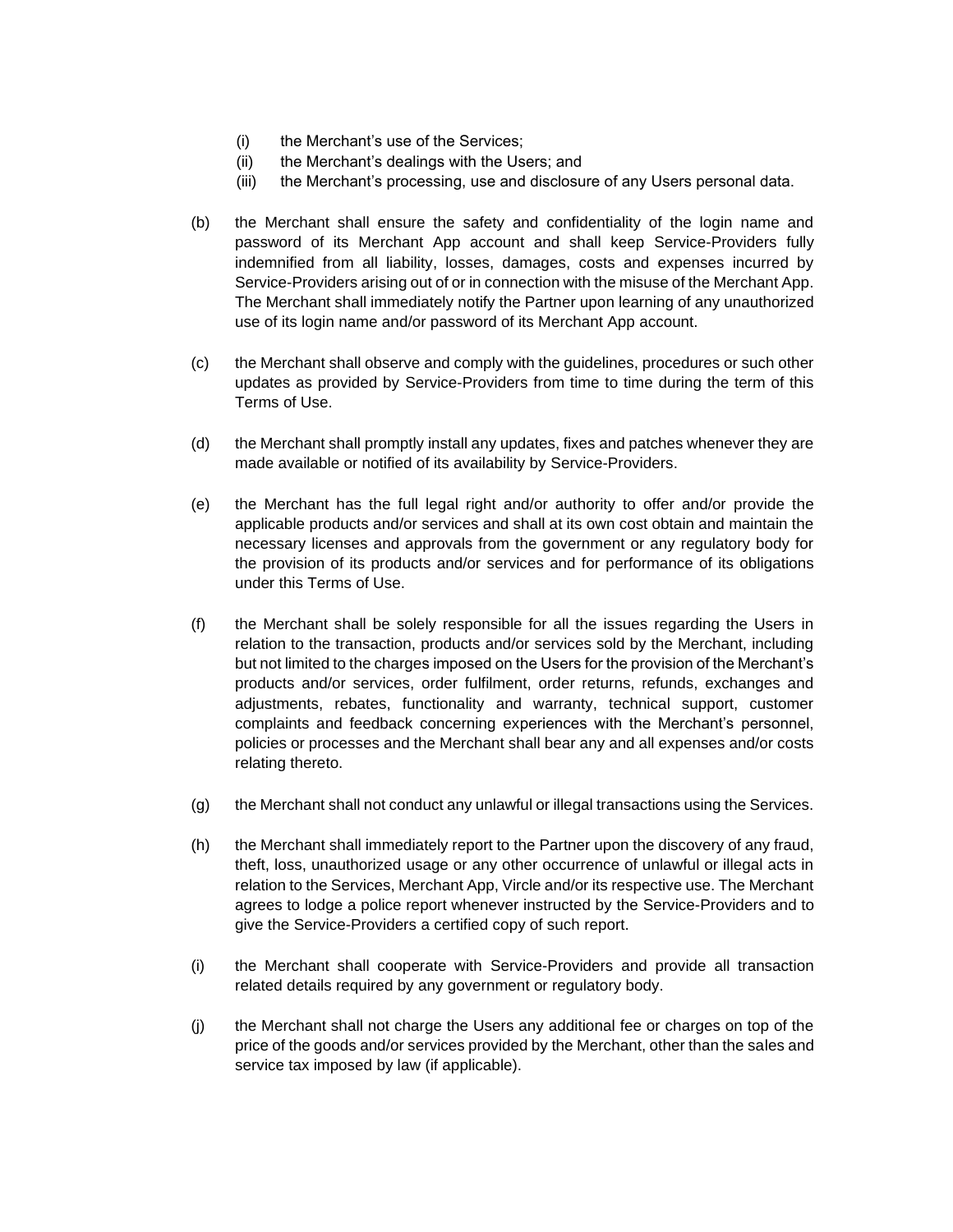- (k) the Merchant shall keep proper account and correct copies of all documents/records relating to the transactions made using the Services and Service-Providers shall be allowed at any reasonable time to inspect or take copies of all such documents and shall preserve such documents and records for a period of at least two years from the transaction date of any transaction made using the Services.
- (l) the Merchant shall not use the Services and/or the Merchant App in any manner and/or engage in any activities which is prejudicial to Service-Providers and/or in any manner which would bring disrepute to Service-Providers, all of which shall be determined by Service-Providers in its sole and absolute discretion.
- (m) the Merchant shall ensure that the account registered by the Merchant on the Merchant App remains personal to itself and it shall not register an account on behalf of any third party or in any way transfer or assign its Merchant account to any third party without the prior written consent from Service-Providers.
- (n) where relevant and/or applicable, the Merchant shall be solely responsible for the management of all its Merchant App accounts (whether or not such Merchant App accounts are used in one or more premises) and Service-Providers shall not be responsible for any consequences arising from the abuse or misuse of the Services;
- 6.3 Pursuant to the Credit Reporting Agencies Act 2010 ("**CRA**"), Central Bank of Malaysia Act 2009 ("**CBMA**") and all other relevant laws and regulations, you hereby expressly give your consent to Service-Providers or any other third party appointed by Service-Providers (including without limitation, CTOS Data Systems Sdn. Bhd. ("**CTOS**") or RAM Credit Information Sdn. Bhd. ("**RAMCI**") or other registered credit reporting agencies under the CRA) to process your information and personal data (including without limitation your shareholders', officers' and/or employees' personal data) ("**Data**").

By giving this consent: -

- (a) You understand, agree and accept that Service-Providers may conduct background/business/credit/trade check, and CCRIS checks on you or your shareholders, officers and/or employees at any time for as long as we have a business/trade relationship with you, for any one or more of the following purposes:
	- (i) Pre-screening a prospective client/customer /supplier / contract
	- (ii) Opening of account
	- (iii) Credit / Account monitoring
	- (iv) Debt recovery Credit / Account evaluation
	- (v) Credit / Account review
	- (vi) Legal documentation consequent to a contract or facility granted
- (b) You also hereby expressly give your consent to CTOS, RAMCI and all other credit reference agencies under the CRA, to release your credit report/credit information to Service-Providers (including Service-Providers agents or Service-Providers affiliated companies) for the abovementioned purposes.
- (c) You hereby expressly give your consent to Service-Providers to process the Data pursuant to the PDPA.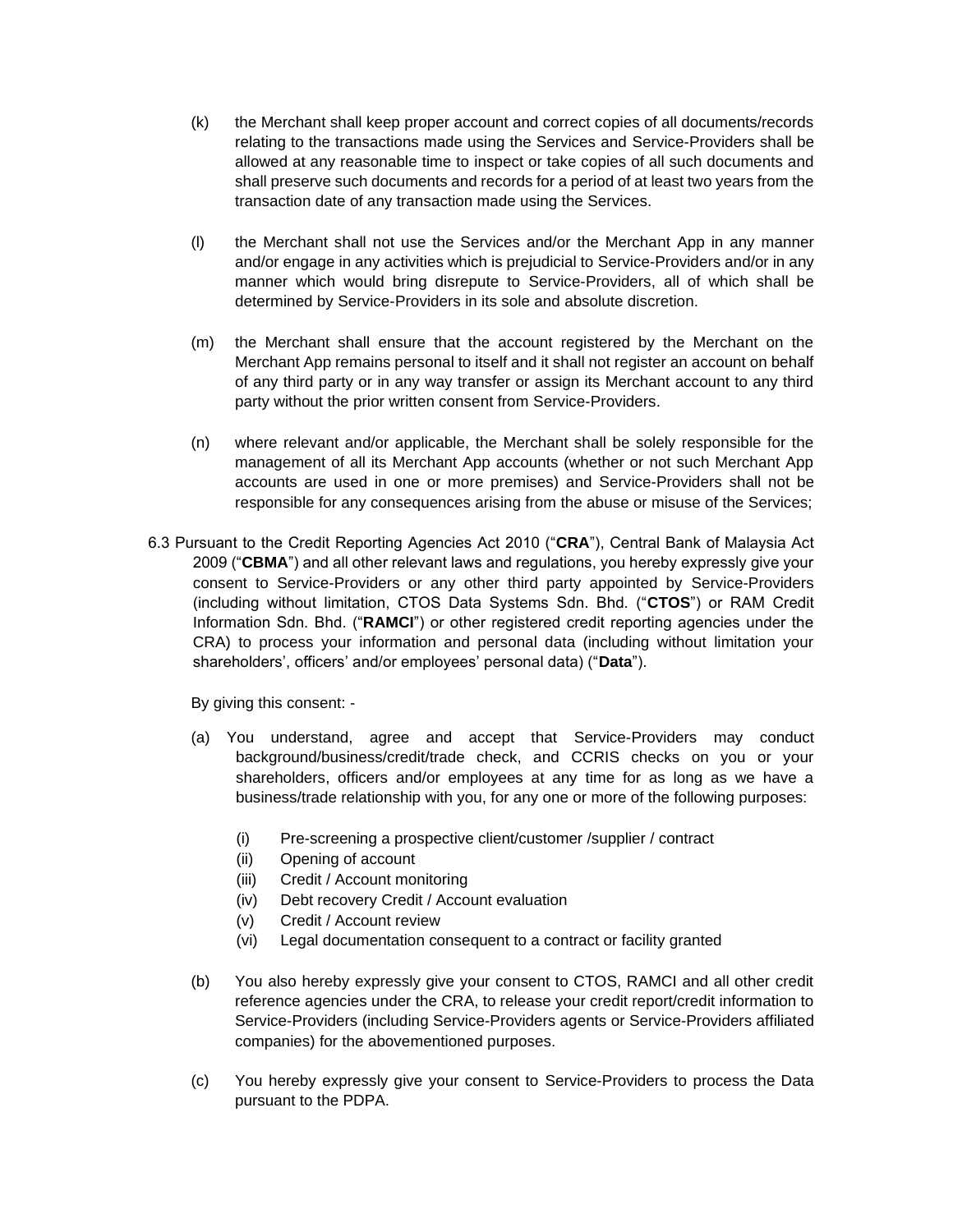### 6.3 Limitation of Liability

Except as otherwise specifically set forth in this Terms of Use, the Services provided by Service-Providers, is provided without any warranty, express or implied, including but not limited to any implied warranty of merchantability or fitness for a particular purpose. In no event will Service-Providers be liable to the Merchant or any third party for any indirect, incidental, special, consequential or punitive damages resulting from the use by the Merchant of the Services or any services provided by Service-Providers under this Terms of Use, even if Service-Providers has been advised of the possibility of such damages. Notwithstanding anything to the contrary in this Terms of Use, in no event will Service-Providers aggregate liability to the Merchant exceed the total sum of any fees or commissions for the Services paid or payable by the Merchant to Service-Providers.

### 6.4 Indemnity

The Merchant shall fully indemnify Service-Providers for all losses, damages, claims, cost and expenses in respect of or in connection with any and all actions, suits, claims, demands and/or proceedings brought against Service-Providers with respect to, in connection with or resulting from:

- (a) breach or non-performance by the Merchant of any of its undertakings, warranties, covenants, declarations or obligations under this Terms of Use; and
- (b) any claim brought by a User with respect to the products and/or services provided by the Merchant (including the refund regarding such products and/or services).

# **7. PRIVACY POLICY & PERSONAL DATA PROTECTION POLICY**

- 7.1 You agree and consent to Service-Providers using and processing your Personal Data for the Purposes and in the manner as identified hereunder.
- 7.2 This Privacy Policy describes how Service-Providers collect your Personal Data, the use of the Personal Data, the disclosure of the Personal Data and how you can contact Service-Providers to request access to your Personal Data and seek correction of your Personal Data.
- 7.3 For the purposes of this Terms of Use, "**Personal Data**" means information about you, from which you are identifiable, including but not limited to your name, identification card number, birth certificate number, passport number, nationality, address, telephone number, credit or debit card details, race, gender, date of birth, postal address, email address, other contact details, identification details, payment details, IP Address, network information, device and user identifiers, financial account details and any information about you which you have provided to Service-Providers in registration forms, application forms or any other similar forms whether or not in the Vircle, the Services or the Application and/or any information about you that has been or may be collected, stored, used and processed by Service-Providers.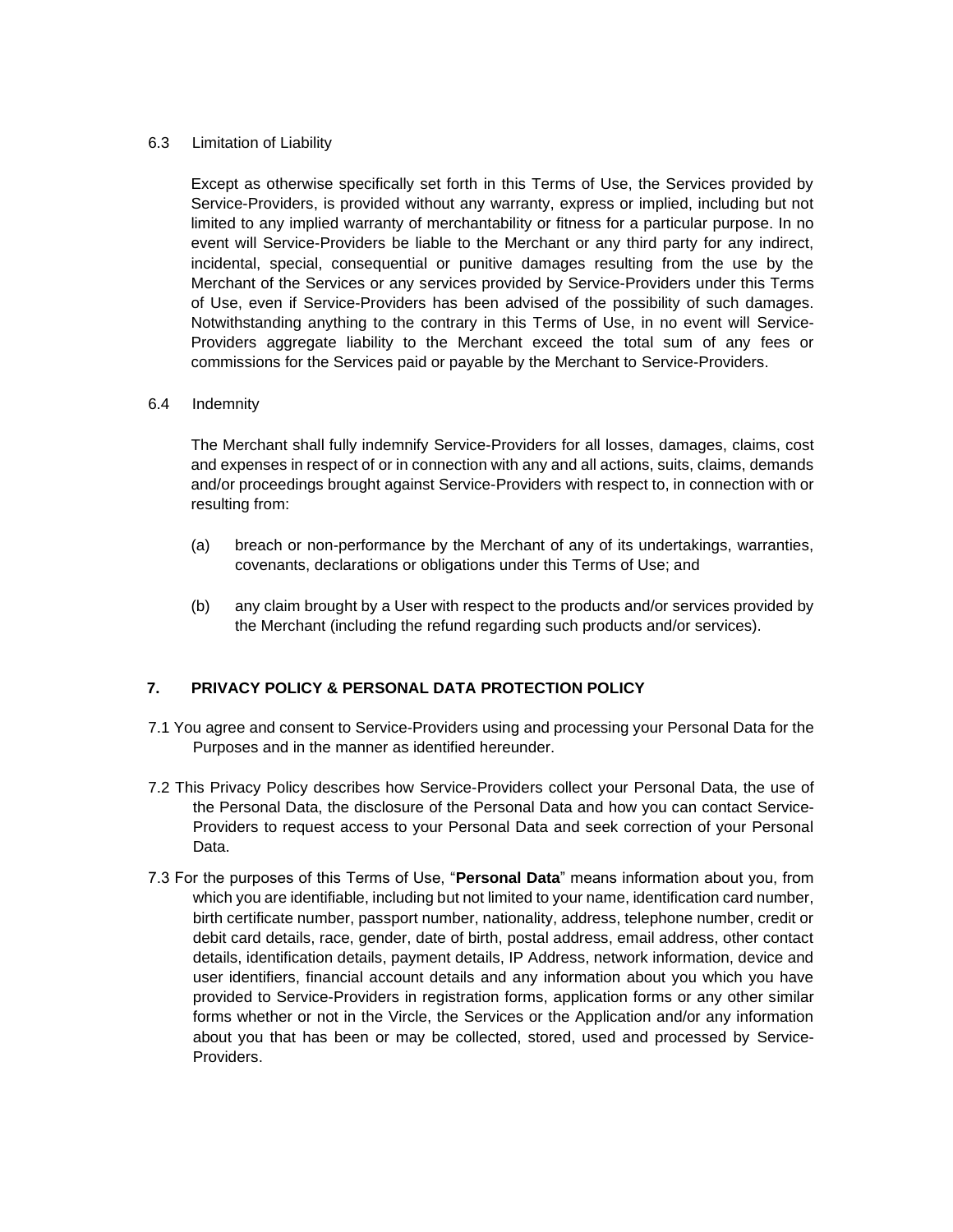- 7.4 This Privacy Policy also serves as a Personal Data Protection Notice pursuant to the Malaysian Personal Data Protection Act 2010. You acknowledge and agree that Service-Providers has the absolute right and discretion to update and amend this Privacy Policy from time to time. We will notify you of any amendments to this Privacy Policy or our Personal Data Privacy Policy through announcements on our website, through Vircle, Software, Application or Service, or any other appropriate means.
- 7.5 The provision of your Personal Data to Service-Providers is voluntary. However, if you do not provide Service-Providers your Personal Data, your request for the Application may be incomplete and Service-Providers will not be able to process your Personal Data for the Purposes outlined below and may Service-Providers to be unable to allow you to use the Services.
- 7.6 Service-Providers may use and process your Personal Data for business and activities of Service-Providers which shall include, without limitation the following ("**Purposes**"):
	- (a) to perform Service-Providers obligations in respect of any contract entered with you;
	- (b) to provide you with any services pursuant to this Terms of Use;
	- (c) to provide you or to send you information of any other products and/or services offered by Service-Providers and/Or their affiliates;
	- (d) to process, manage or verify the Merchant's application for the Services pursuant to this Terms of Use;
	- (e) to validate and/or process payments pursuant to this Terms of Use;
	- (f) to process any refunds, rebates and or charges pursuant to this Terms of Use;
	- (g) to facilitate or enable any audit, investigation or checks as may be required pursuant to this Terms of Use;
	- (h) to develop, enhance and provide the Services pursuant to this Terms of Use;
	- (i) for internal administrative purposes, such as auditing, data analysis, database records or operational, planning, product or service development, troubleshooting and research requirements;
	- (j) for purposes of detection, prevention and prosecution of crime including in relation to its obligations under Anti-Money Laundering, Anti-Terrorism Financing and Proceeds of Unlawful Activities Act 2001 ("**AMLA**") or any applicable law;
	- (k) for Service-Providers to comply with its obligations under law or regulations (whether in Malaysia or overseas including disclosing such Personal Data to Malaysian and overseas law enforcement agencies or courts);
	- (l) for any communications with you to ensure customer satisfaction, including without limitation to conduct surveys or to notify you of any changes to this Terms of Use;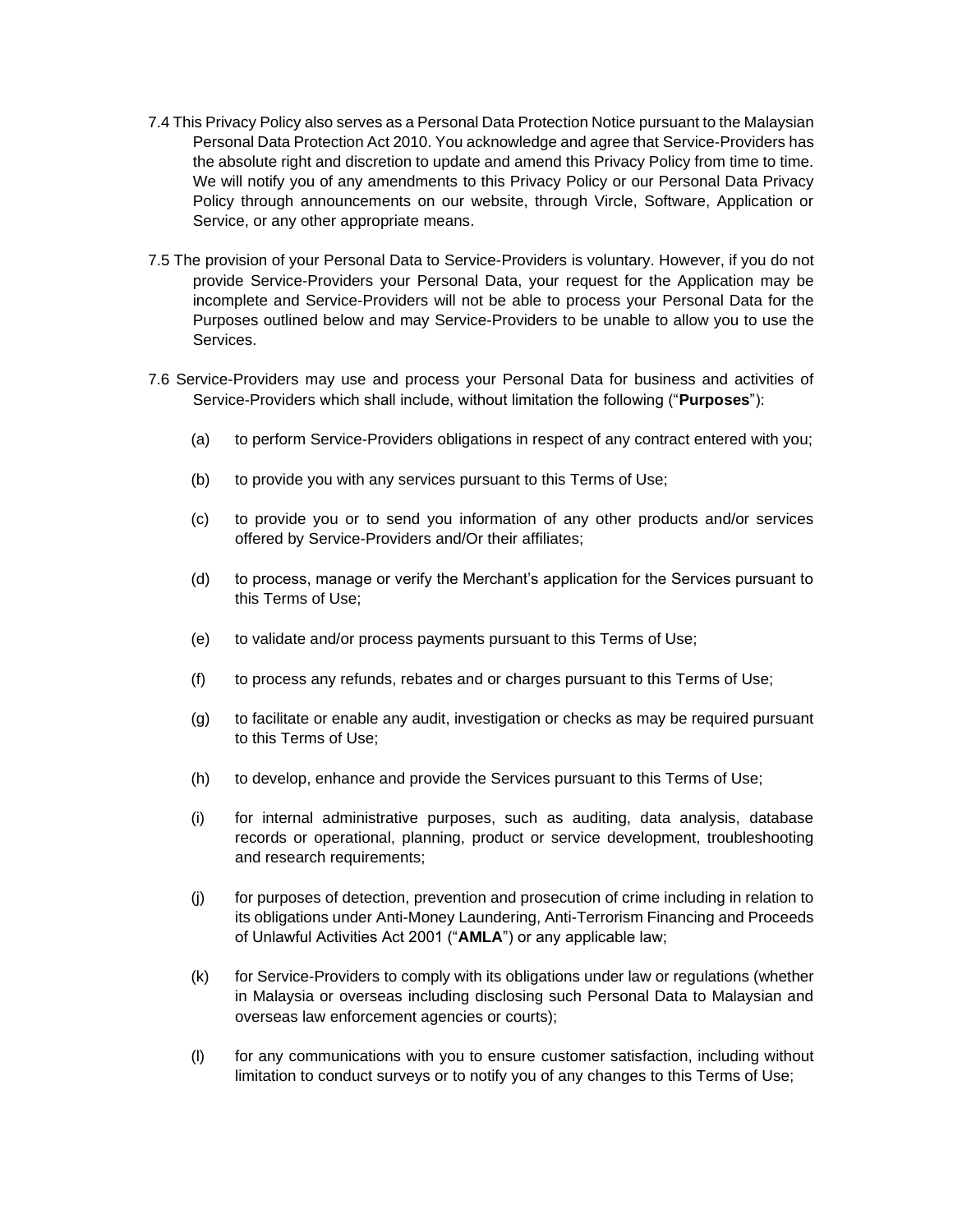- (m) to respond to questions, comments and feedback from you.
- 7.7 In addition to the above, Service-Providers may wish to communicate with you either by email, telephone or text message in relation to the following matters ("**Marketing Purposes**"):
	- (a) to process your participation in any events, promotions, activities, focus groups, research studies, contests, promotions, polls, surveys or any productions and to communicate with you regarding your attendance thereto;
	- (b) to send you alerts, newsletters, updates, mailers, promotional materials, special privileges, festive greetings from Service-Providers, its affiliates, partners, advertisers and or sponsors;
	- (c) to notify and invite you to events or activities organized by Service-Providers, its affiliates, partners, advertisers, and or sponsors; and/or
	- (d) to share your Personal Data amongst the companies within Service-Providers and with the Service-Providers Group's agents, third party providers, developers, advertisers, partners, event companies or sponsors who may communicate with you for any reasons whatsoever.
- 7.8 If you do not consent to Service-Providers processing your Personal Data for any of the Marketing Purposes, please immediately notify the Service-Providers through https://www.vircle.com or the Partner's Customer Service email address, support@vircle.com and/or Fasspay through www.fasspay.com or through the Fasspay Customer Service telephone number, 03-7494 1222.
- 7.9 You are responsible for ensuring that your Personal Data is accurate, true, complete and kept current. If any of the Personal Data that you have provided to us changes, for example, if you change your email address, telephone number, payment details or if you wish to cancel your Vircle account or withdraw your permission to receive communications for Marketing Purposes, please update your details by sending your request to the support contact details through www.fasspay.com and/or the Partner through https://www.vircle.com or through the Partner's Customer Service email address, support@vircle.com and/or the Fasspay Customer Service telephone number, 03-7494 1222. Service-Providers, to the best of its abilities, effect such changes as requested within fourteen (14) working days of receipt of such notice of change.
- 7.10 Service-Providers reserves the right to transfer your Personal Data to its affiliates and outsources (whether in Malaysia or overseas) for the purpose of the use of such data in the operations of the Designated Payments Instrument that are provided to Service-Providers by such affiliates or outsources.
- 7.11 Service-Providers are committed to full compliance with the provisions of the PDPA. Should you wish to request access to your personal data, or if you have any inquiries or complaints in respect of our processing of your personal data, an officer may be communicated with in writing through https://www.vircle.com or the Partner's Customer Service email address, support@vircle.com and/or Fasspay through www.fasspay.com or through the Fasspay Customer Service telephone number, 03-7494 1222.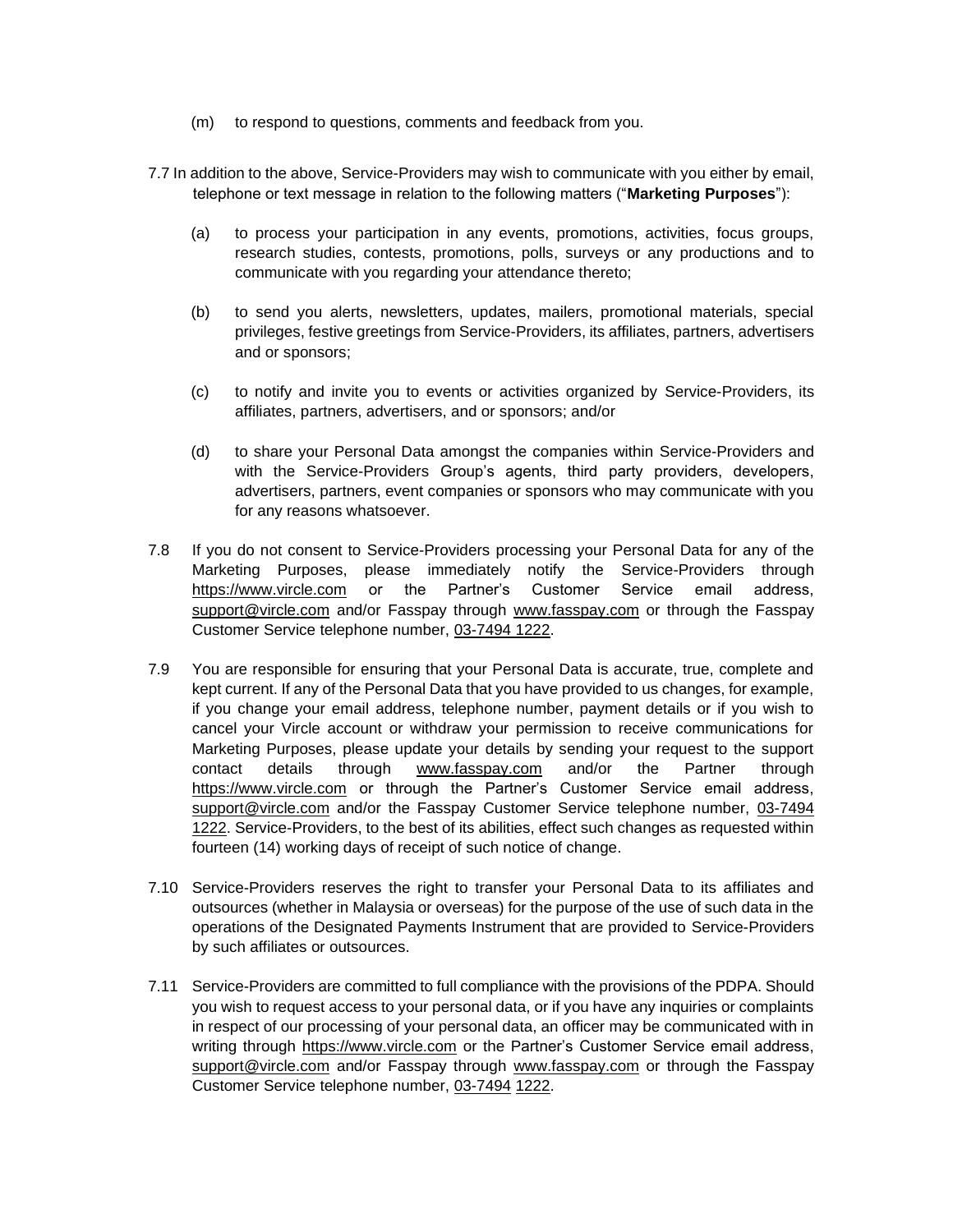7.12 You agree and accept that you shall strictly comply with the provisions of the PDPA, where relevant and/or application, governing your use of the Services.

### **7. MISCELLANEOUS**

### 8.1 Consent to Specific Performance

The Merchant and Service-Providers hereto agree that it might be impossible to measure in money the damages which would accrue to the Merchant or Service-Providers by reason of failure to perform certain obligations hereunder. The Merchant, Service-Providers shall, therefore, be entitled to seek injunctive relief, including specific performance, to enforce such obligations and if any action should be brought in equity to enforce any of the provisions of this Terms of Use. The Merchant, the Service-Providers shall not raise the defense that damages are an adequate remedy in law.

### 8.2 Notices

- (a) Any notice or other communication required or permitted hereunder shall be in writing and shall be delivered personally or sent by certified, registered or express mail, postage prepaid to the addresses stated at the beginning of this Terms of Use or to such other address as Service-Providers may designate by written notice. Any such communication shall be deemed duly given, in the case of personal delivery and courier service, upon delivery and receipt of written acknowledgement thereof.
- (b) In the case of registered mail, five days after posting, provided that if such day is not a Business Day or such time not a normal business hour then delivery shall be deemed to have occurred on the following Business Day. If sent by electronic mail, twenty-four (24) hours after e-mail is sent provided always a copy thereof is sent by post.

#### **To the Partner**:

Attention : Vircle Crew

Address : Unit 1901, Tower A, Vertical Business Suites, Bangsar South, off Jalan Kerinchi, 59200, Kuala Lumpur.

Email : support@vircle.com

# **To Fasspay**:

Attention : Fasspay Wallet Team Address : Level 15, Unit 15-15, 2A, Q Sentral, Jalan Stesen Sentral 2, Kuala Lumpur Sentral, 50470 Wilayah Persekutuan, Wilayah Persekutuan Kuala Lumpur Email : wallet.support@fasspay.com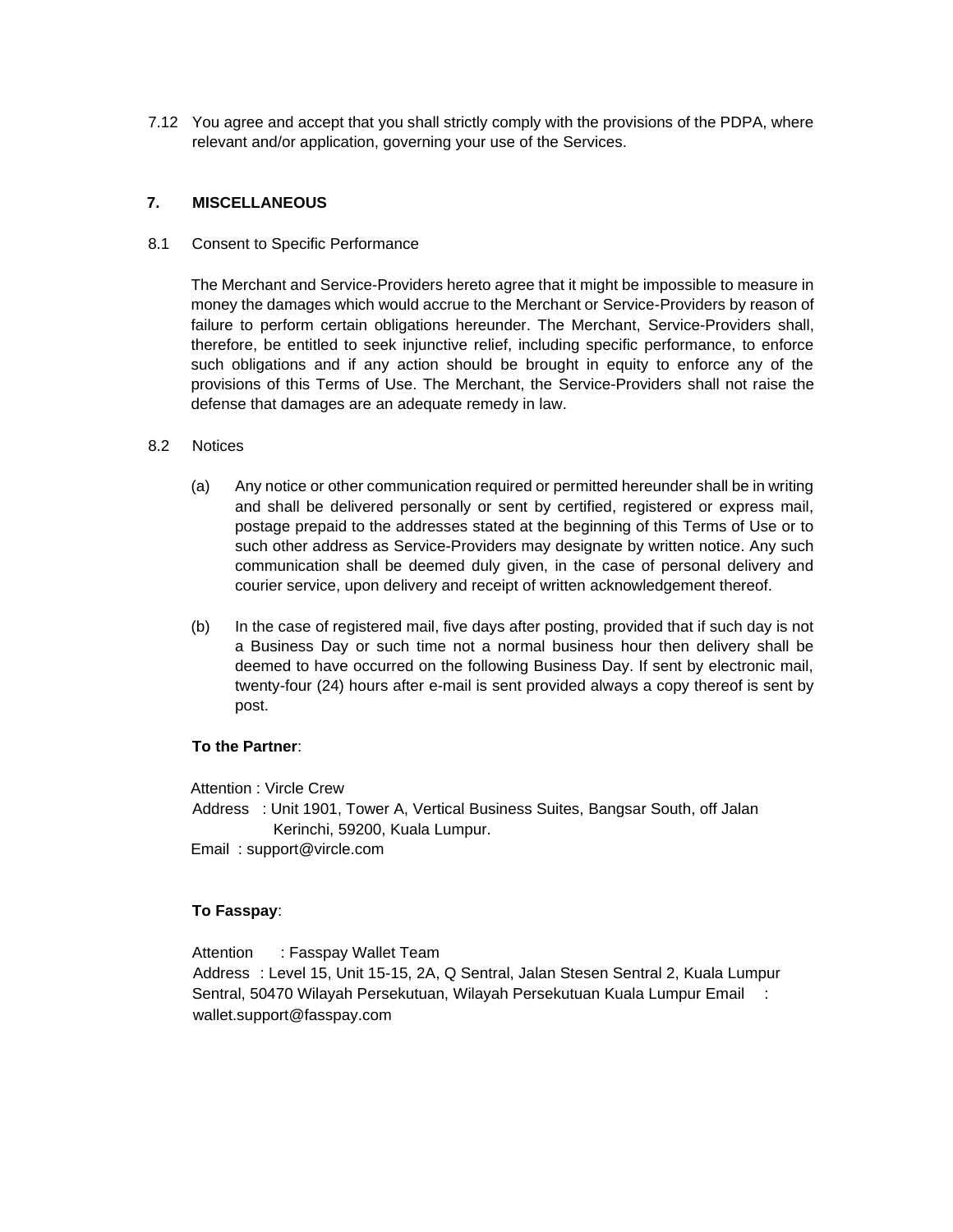#### 8.3 Entire Agreement

This Terms of Use constitutes the entire agreement between Service-Providers with respect to the subject matter contemplated hereunder and supersedes all prior oral and written agreements, memoranda, understandings and undertakings between Service-Providers relating to the subject matter of this Terms of Use.

- 8.4 Waivers and Amendments; Non-Contractual Remedies; Preservation of Remedies
	- (a) Service-Providers may in its sole and absolute discretion, amend, revise, vary, modify or update this Terms of Use and suspend or cancel your Merchant App account or your eligibility to use the Services at any time. By your continuous use of the Merchant App and/or the Services, you are deemed to have read and agree to any such amendment, revision, variation, modification or update to this Terms of Use. You should check this page from time to time to see the changes.
	- (b) No delay on the part of the Merchant or Service-Providers in exercising any right, power or privilege hereunder shall operate as a waiver thereof, nor shall any waiver on the part of any party of any such right, power or privilege, nor any single or partial exercise of any such right, power or privilege, preclude any further exercise thereof of the exercise of any other such right, power or privilege. The rights and remedies herein provided are cumulative and are not exclusive of any rights or remedies that the Merchant or Service-Providers may otherwise have at law or in equity.
	- (c) Service-Providers shall give the Merchant at least 21 days prior notice through email or through the Services before any variation of this Terms of Use.
- 8.5 Successors and Assigns
	- (a) Service-Providers shall have the right to assign, novate or transfer all or any part of its interest in this Terms of Use with prior written/Email notification to the Merchant. Service-Providers shall be entitled to carry out its obligations under this Terms of Use through any representative or sub-contractors appointed by it in its sole and absolute discretion.
	- (b) The Merchant shall not assign, novate, transfer or in any way sub-contract, assign, novate, transfer or make over this Terms of Use or its rights or obligations hereunder without the prior written consent from Service-Providers. Any purported sub-contract, assignment, novation, transfer or disposition of this Terms of Use or any part thereof without such prior written consent from Service-Providers, shall be void and of no effect. Subject to this Clause 8.5, this Terms of Use shall be binding upon and shall inure to the benefit of Service-Providers, the Merchant and their successors and permitted assigns.

#### 8.6 Severability

If any provision of this Terms of Use is held to be void, invalid or unenforceable, such provision shall be severed and the remaining provisions of this Terms of Use shall remain valid and shall be enforced to the fullest extent under law.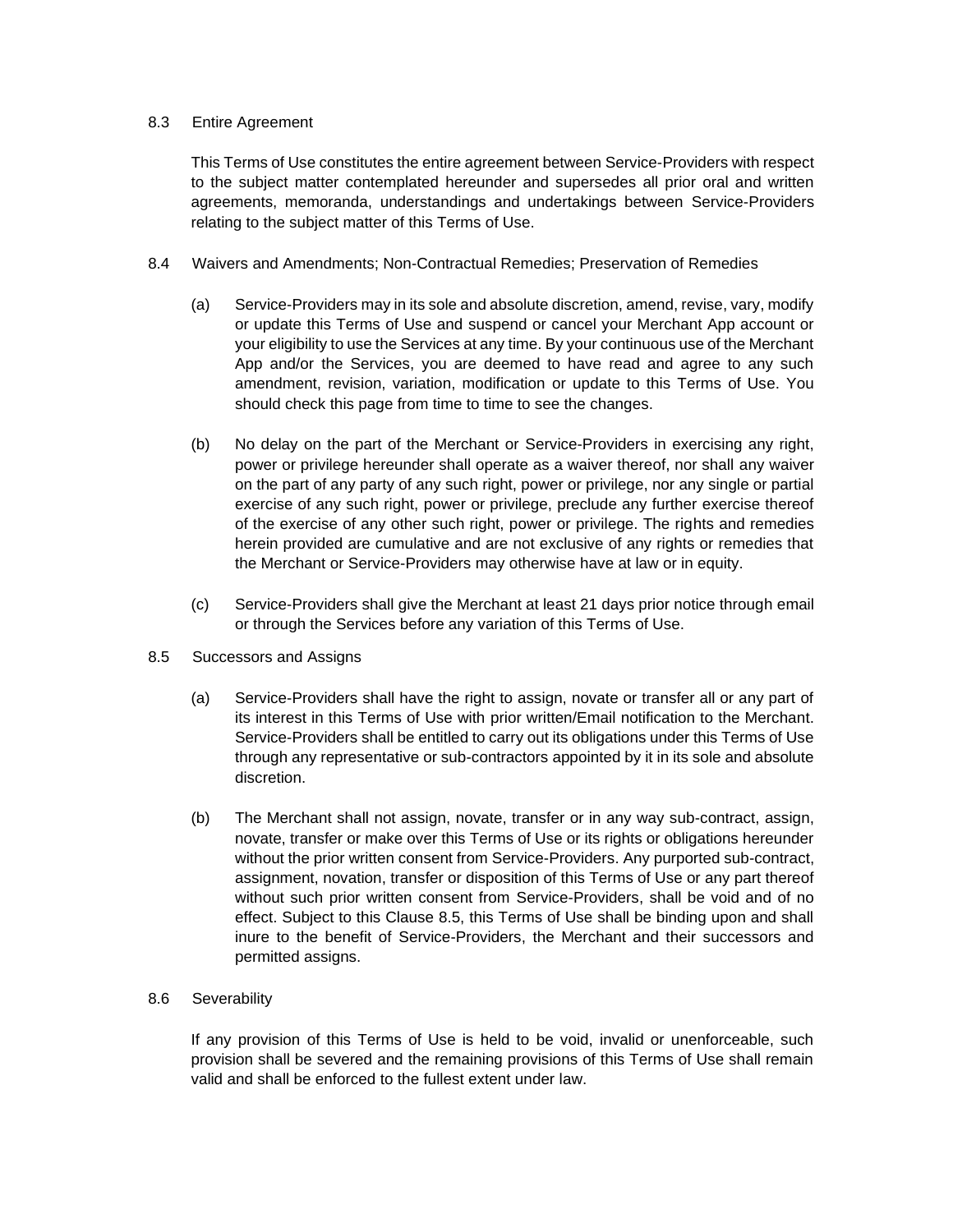#### 8.7 Force Majeure

- (a) Neither Party shall be liable for any cost or otherwise, for any delay and/or failure in the execution of their respective obligations if such delay or failure is due to Force Majeure. Force Majeure shall mean any factors or impediment that are beyond the Party's reasonable control and that it could not reasonably be expected to have taken the impediment into account at the time of the conclusion of this Terms of Use or to have avoided its consequences including but not limited to war, revolution, insurrection, riots, blockage or embargo, emergency, accident, fire, earthquake, flood, storm, industrial strikes, lockouts or other labour disputes not instigated or caused by the affected Party for the purposes of avoiding its obligations herein, pandemics and viral outbreak. Provided that an event of Force Majeure shall not include economic downturn, non- availability or insufficient funds, or lack of financing on the part of the affected Party to carry out its obligations under this Terms of Use.
- (b) If either Party is prevented or delayed in the performance of any obligation under this Terms of Use by events of Force Majeure, the affected Party shall give written notice thereof to the other Party within seven (7) days of the happening of such event, specifying the details constituting Force Majeure and the anticipated period during which such prevention, interruption or delay may continue.
- (c) Where possible Service-Providers shall diligently mitigate or remove the effects of Force Majeure. Either Party upon receipt of the notice of Force Majeure shall confer promptly with the other and agree upon a course of action to remove or alleviate such effect and shall seek reasonable methods of resuming full performance of its obligations and achieving the objectives under this Terms of Use.
- 8.8 Governing Law and Jurisdiction

This Terms of Use shall be governed by, and construed, in accordance with, the laws of Malaysia and all disputes shall be submitted to the jurisdiction of the courts of Malaysia.

- 8.9 No joint venture, partnership, employment or relationship between a principal and agent exists between Service-Providers and the Merchant or any other third party merchant or provider as a result of this Terms of Use or the use of the Merchant App or the Services.
- 8.10 Service-Providers wish to highlight to the Merchant that the Merchant may use the BNM BNMLINK and BNM TELELINK services regarding issues surrounding the conduct and activities of BNM regulated entities, including the issuers of Designated Payment Instruments such as Fasspay. Service-Providers are committed to giving its full cooperation with BNM and encourages the Merchant to make full use of the BNM BNMLINK and BNM TELELINK services if they wish to do so. The details of BNM BNMLINK and BNM TELELINK are set out below:

# **BNMLINK**

*(Walk-in Customer Service Centre)* 

Ground Floor, D Block, Jalan Dato' Onn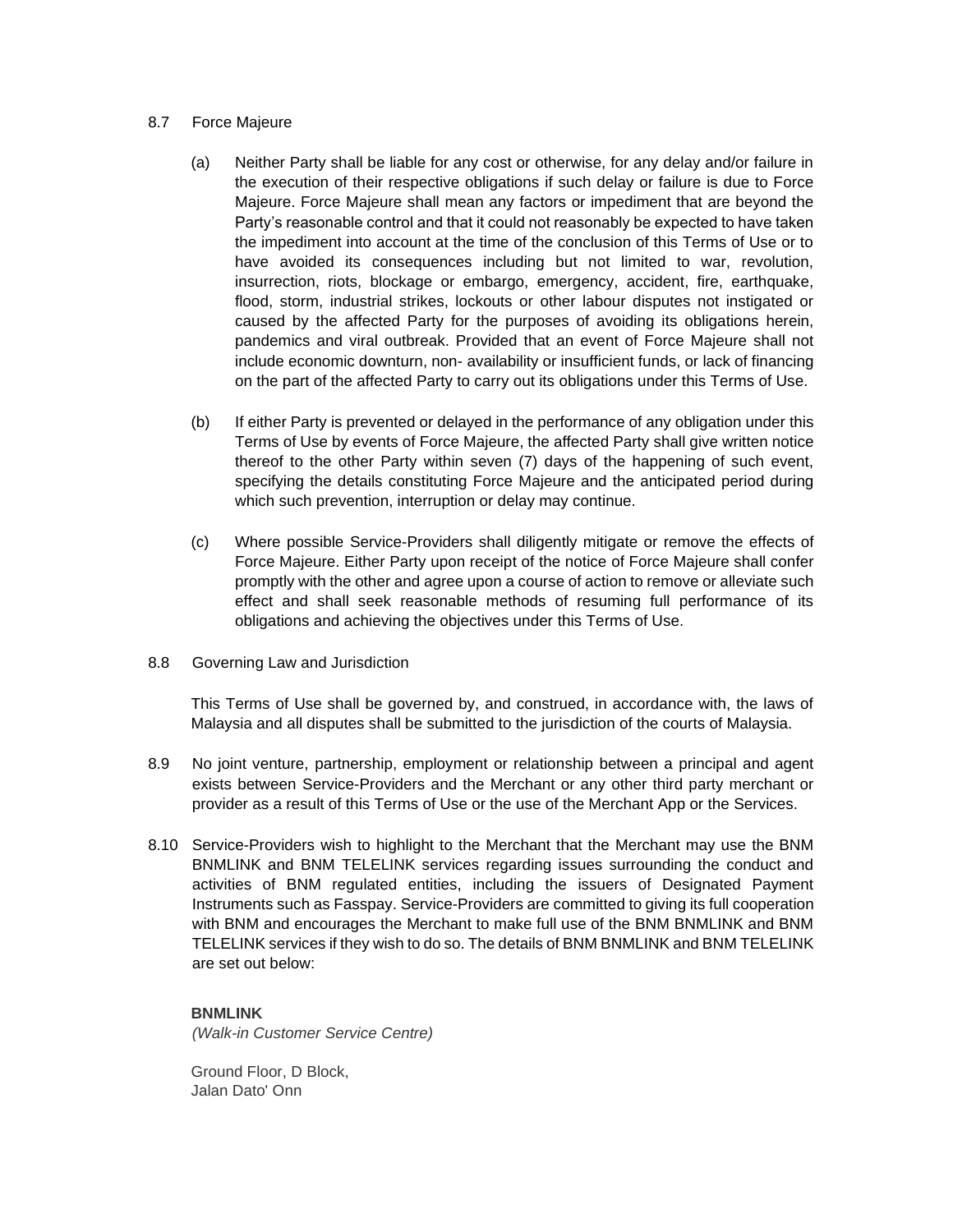50480 Kuala Lumpur Tel: +603-2698-8044 extension 8950 / 8958 (BNMLINK general line)

#### **BNMTELELINK**

Laman Informasi Nasihat dan Khidmat (LINK) Bank Negara Malaysia P.O. Box 10922 50929 Kuala Lumpur

Tel: 1-300-88-5465 (1-300-88-LINK) (Overseas: +603-2174-1717) Fax: +603-2174-1515 Email: bnmtelelink@bnm.gov.my

8.11 Service-Providers wish to highlight to the Merchant that Service-Providers shall not in any manner, be liable to the Merchant for any loss incurred by the Merchant, including without limitation, any loss sustained by the Merchant, arising from the insolvency of Service-Providers; or resulting from lost or stolen e-money instruments, or fraudulent transactions whether or not through the use of the Services by the Merchant.

### **9. TERMINATION**

- 9.1 This Terms of Use can only be terminated at the end of the Term or duration specified in the Merchant application form, or if:
	- (a) the Merchant, the Partner or Fasspay is in breach of any of its payment obligations under this Terms of Use and such breach is not rectified within thirty (30) Business Days from the date of receipt of a notice to rectify the same by the Merchant, the Partner or Fasspay; or
	- (b) the Merchant, the Partner or Fasspay is in breach of any of its other obligations under this Terms of Use and such breach (if capable of being rectified) is not rectified within thirty (30) Business Days from the date of receipt of a notice to rectify the same by the Merchant, the Partner or Fasspay; or
	- (c) an order is made for the winding up or dissolution of the Merchant, the Partner or Fasspay, other than for the purposes of reconstruction; or
	- (d) a receiver, manager, administrator, trustee or similar official is appointed of all or part of the assets or undertaking of the Merchant, the Partner, or Fasspay; or
	- (e) the Merchant enters into, or resolves to enter into, any arrangement or composition or compromise with, or assignment for, the benefit of its members or creditors other than with the consent of Service-Providers; or
	- (f) the Merchant, the Partner or Fasspay ceases to carry on business: then such person is to be taken to have defaulted under this Terms of Use and the other non defaulting person, may, by notice to the defaulting person, terminate this Terms of Use and